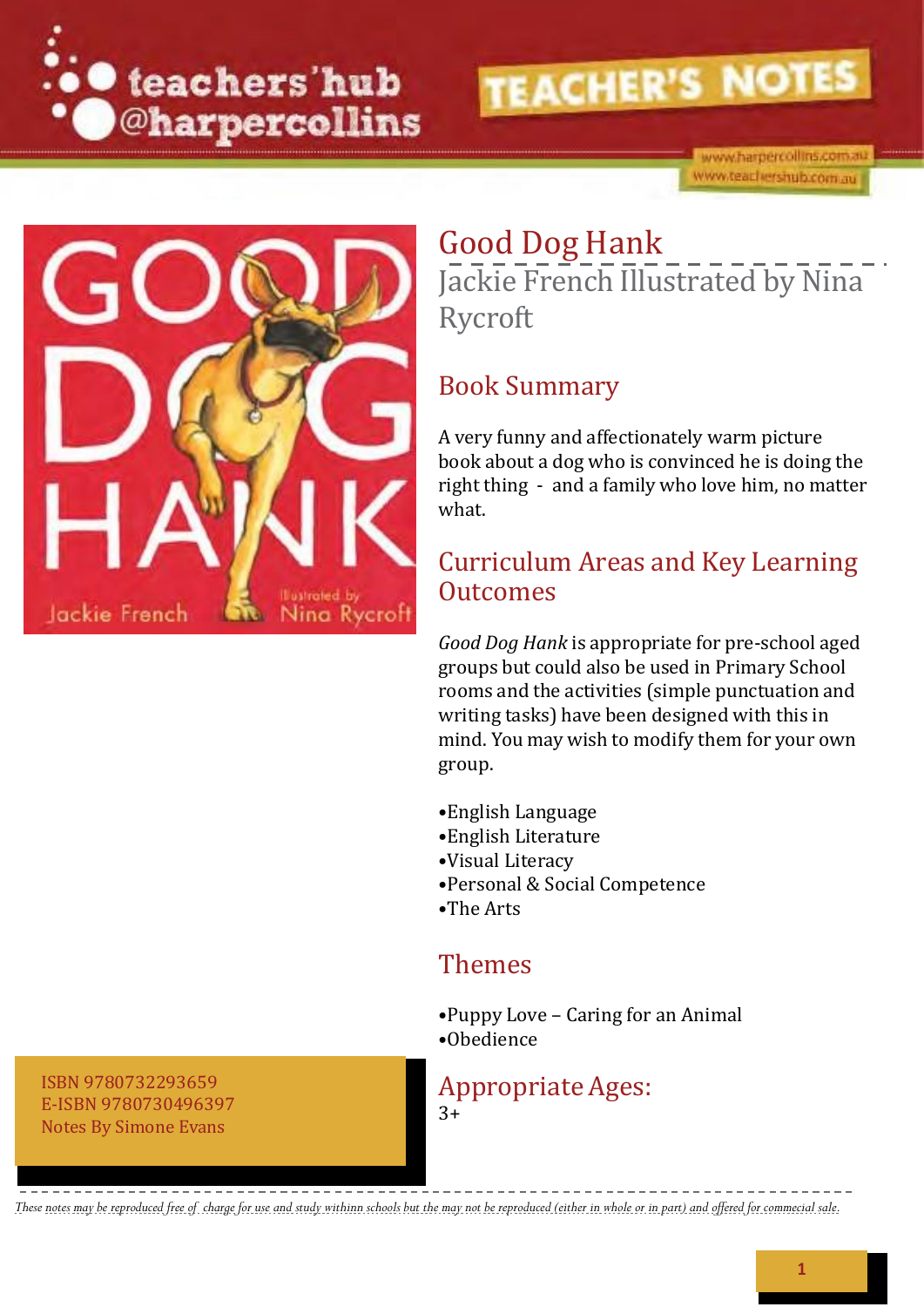

ww.teachershub.com.au





#### Good Dog Hank

Jackie French, Illustrated by Nina Rycroft

## Good Dog Hank

Jackie French, Illustrated by Nina Rycroft

### Contents

•About the Author and Illustrator Author and Illustrator Inspiration

### Themes

•Puppy Love – Caring for an Animal •Obedience

### Study Notes on Themes and Curriculum Topics

•English Language •English Literature •Visual Literacy •Personal & Social Competence •The Arts

### Questions for Reading and Discussion Bibliography About the Author of the Notes





### •Introduction Introduction About the Author and Illustrator

This is the story of a dog called Hank. Hank is not just a good dog … he is a VERY good dog! At the beginning of the book we learn that Hank doesn't eat from the table (when anyone can see him that is…) and he wouldn't dream of chewing your socks (he simply helps you wash them). As we read on we realise that Hank – although very good at obeying all the rules of his house – might just be interpreting them in his own way.But luckily no one at Hank's home or in Hank's street, seem to mind too much. And why would they? Hank is so enthusiastic and friendly that you cannot help but fall in love with him. And anyway, we aren't sure if he even knows he is doing anything wrong! Jackie French cleverly constructs another loveable animal hero in this book while Nina Rycroft brings him to life wonderfully with her drawings. *Good Dog Hank* is a warm and funny picture book that makes you want to own a dog just like Hank!

These notes may be reproduced free of charge for use and study withinn schools but the may not be reproduced (either in whole or in part) and offered for commecial sale. These notes may be reproduced free of charge for use

**Jackie French** is an award-winning writer, wombat negotiator and the Australian Children's Laureate for 2014-2015. She is regarded as one of Australia's most popular children's authors and writes across all genres. You can read more about Jackie (including her humorous answers to 'frequently asked questions') and see some photographs of her beautiful garden on the website:

[www.jackiefrench.com](http://www.jackiefrench.com/)

**Nina Rycroft** lives in Auckland, New Zealand, with her husband and two children. Nina co-wrote and illustrated, a book *Ballroom Bonanza*, a story inspired by her children's great-grandfather Tommy Jones (band master at the Tower Ballroom, Blackpool from 1947- 1978). B*allroom Bonanza* was a finalist in the CJ International Picture Book Awards.

Nina has illustrated over a dozen picture books and *Good Dog Hank* is her second collaboration with author Jackie French. In 2013 she illustrated French's book *Dinosaurs Love Cheese*.

You can read more about Nina (and enjoy some of her wonderful stop animation illustration videos) at her website: [www.ninarycroft.com](http://www.ninarycroft.com/)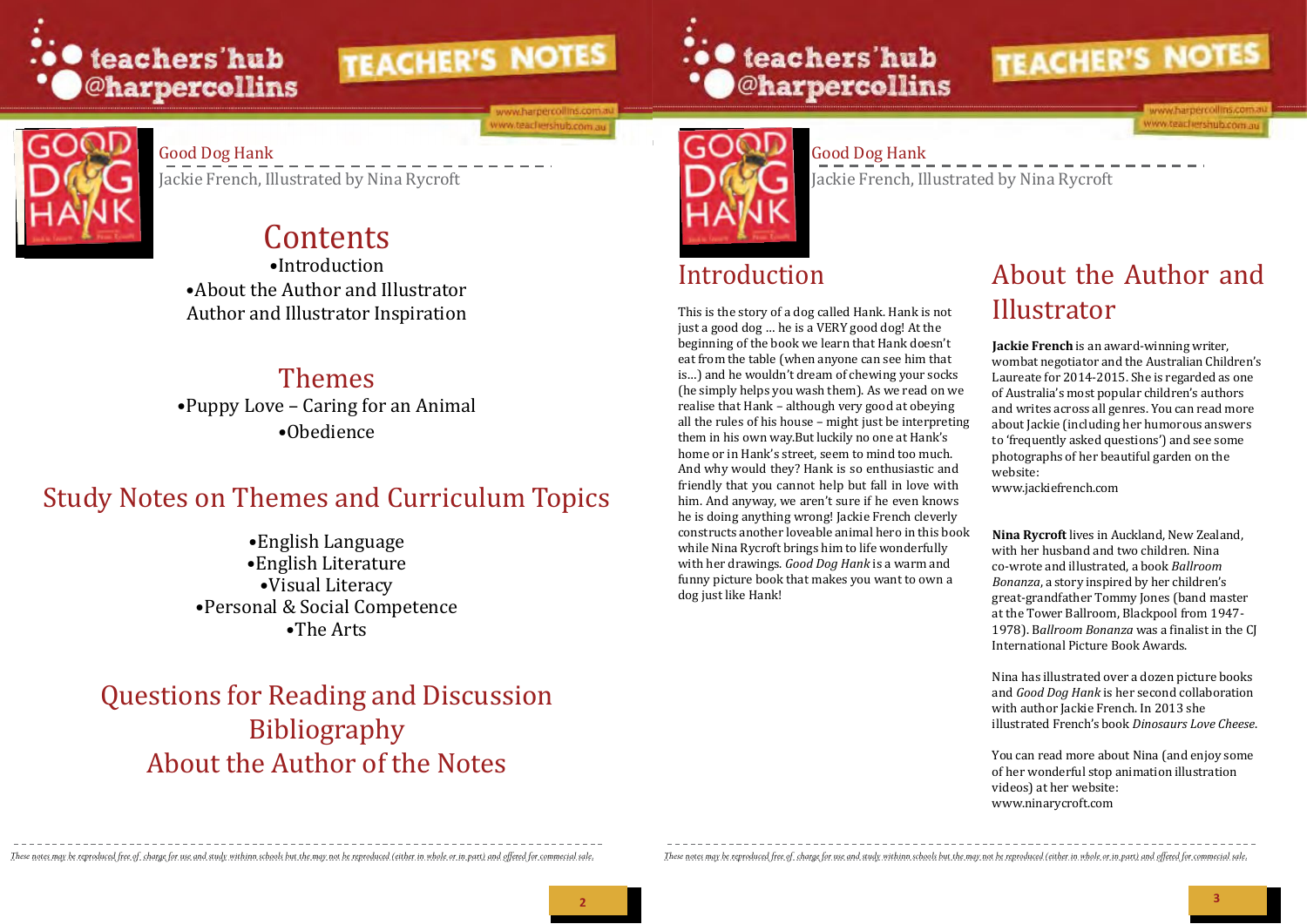

ww.harpercollins.com ww.teachershub.com.au



**4 5**



#### Good Dog Hank

Jackie French, Illustrated by Nina Rycroft

#### Good Dog Hank Jackie French, Illustrated by Nina Rycroft

### Author and Illustrator Inspiration

### Themes

#### **Puppy Love – Caring for an Animal**

Lots of families have a pet and pets can become very special members of a family. If you don't have a pet you may have played with a friend's pet or be thinking about getting a pet in the future. You may have a reason for not wanting a pet!

### Curriculum Areas and Key Learning **Outcomes**

#### **Discussion Points:**

Why do you think people like having pets? Is it just families who have pets? Why might someone living alone like a pet? Do we only look after pets or do pets look after us too? Why/Why not?

#### **Obedience**

When animals live with humans we expect them to be 'obedient'. Many people choose to take their puppies to puppy school to teach them obedience.

#### **Discussion Points:**

What does the word obedient mean? Would you like an obedient dog? Or do you think it might be fun if your dog was just a little bit **dis**obedient? Why/Why not?





#### **English Language**

Jackie French uses lots of the punctuation we are used to seeing (**capital letters** and **full stops**) but there are two special types of punctuation that keep popping up on the pages of *Good Dog Hank.* Can you think what they are? (Pages 2 and 3 will give you a big hint!) French uses **ellipses** or '**dot dot dots**' (**…**) quite a few times in the story. These ellipses tell us that there is more information come… She also uses **brackets ( )** and they have a special effect too. They tell us a little bit more about the story. It is almost as though someone is whispering this information from the side of the room.Sometimes the information contained in brackets is called an 'aside' and you can see why.

**Activity:** You are the narrator! Write your own short story about a pet, and use at least three ellipses and three sets of brackets. Your narrator may like to have a few secrets that they share with the reader or there might always be something just around the corner … that you share on the following page.

These notes may be reproduced free of charge for use and study withinn schools but the may not be reproduced (either in whole or in part) and offered for commerial sale. These notes may be reproduced free of charge for use

**Activity:** In pairs, write out some of the text from a series of Jackie French's pages, **but leave out lots of punctuation and spell some words wrong.** Now swap with another pair. As they have a go and correct yours, you try and fix up theirs. *This activity works well on small whiteboards*. Read the sentences aloud to check they are correct.

#### **English Literature**

Have you ever met a mischievous dog like Hank? How would you feel about owning a dog like Hank? Maybe you already do…

**Activity:** Get into pairs and in one minute tell your partner all the things that you think a mischievous dog like Hank might get up to around your house. You might already have a dog like Hank in which case it should be easy. Don't stop thinking of ideas until the teacher calls **STOP!** and **SWAP!** The second person to go has to be even more imaginative and think of some new ideas. When the class returns to sit in a circle, share your partner's best three ideas.

The story of *Good Dog Hank* is pretty funny. But what makes it funny?

**Activity:** As a class group, one person is invited to suggest a page that they thought was the 'funniest'. The class should have a careful look at this page before another student is invited to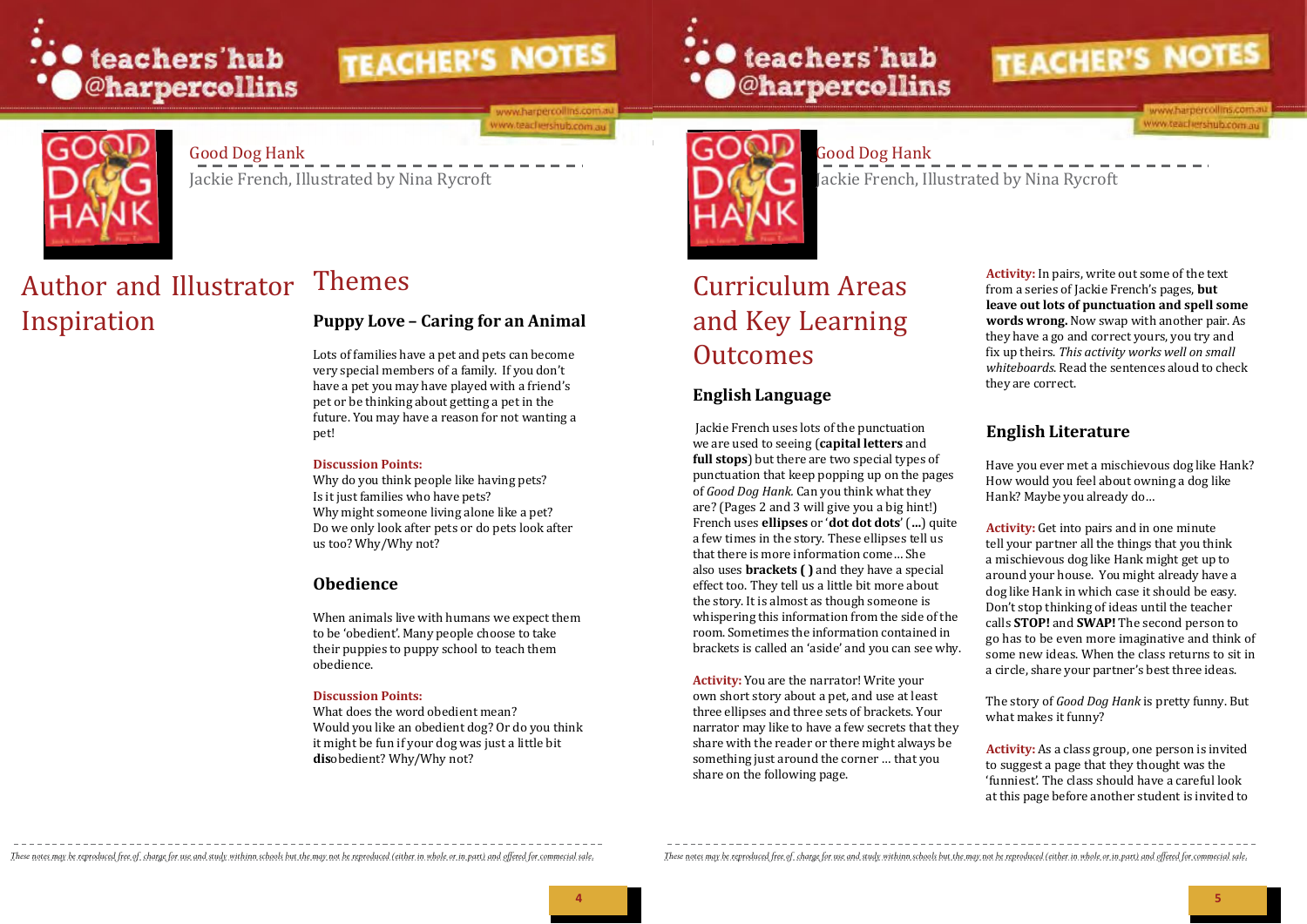

www.harpercollins.com.a ww.teachershub.com.au







#### Good Dog Hank

Jackie French, Illustrated by Nina Rycroft

Good Dog Hank

Jackie French, Illustrated by Nina Rycroft

explain whatmakes it funny. Is it the words? The picture? Or both?

#### **Visual Literacy**

We learn a lot about Hank and what he is *really* up to through examining the illustrations. Jackie French and Nina Rycroft have worked together to tell the story in more than just words.

**Activity:** As class, look through the book and concentrate ONLY on the illustrations. Explain what Hank is really getting up to around the house. You decide if he is always being the 'best good dog of all.'

Hank lives with a family in their suburban house. During the story he spends time in lots of different rooms – we see him in the kitchen, the bedroom and the lounge room before he finally winds up outside in the family's backyard, over the fence, into the park, the middle of the street and even flying through the air!

**Activity:** Think about the world that Hank inhabits. He would probably know his 'block' pretty well. What do you imagine it looks like on Hank's block? Using a large sheet of paper draw a 'birds-eye' view of Hank's world. Make sure you include the places Hank visits in the

story, but also try to imagine some other places in Hank's world. I bet he would like a butcher shop on the corner with strings of sausages, or maybe a bakery … Does he have any playmates living nearby? Label the places on your map. You may also like to give each of the streets a name.

#### **Personal and Social Competence**

Houses have rules, especially when children and pets are involved! Your house may have more, or less, or simply *different* rules to a friend's house – but most houses have at least *some* rules. Rules can keep us safe and they have lots of other benefits, even though sometimes they can feel like a bore.

#### **Activity: Rules Rule!**

As a class, brainstorm a list of possible house rules for children and pets. If your family doesn't have a pet, imagine what the rules might be at your house.

Individually, take a piece of paper and fold it into four pieces. Open it up and number the grid 1-4. At square 1 choose a rule to draw and describe. At square 2 draw and describe what could happen if this rule did not exist. At square 3 draw and describe the advantage of this rule. At square 4 draw and describe the disadvantage of this rule. Share your ideas with the class.



#### **The Arts**

The front cover of a picture book can give us lots of clues about what the story might be about. After you have read the book, re-examine the front cover. Now that we know a bit more about Hank, why do you think Nina Rycroft has chosen to draw Hank 'bursting' through the letter 'O'?

**Activity:** Imagine Nina Rycroft has asked you to design an alternative cover for the front of the book. You must include the title of the book as well as the author's name (Jackie French) and the illustrator's name (you)! How are you going to hint at Hank's cheeky but loveable personality?

Nina Rycroft tells us a lot about Hank's personality though her illustrations. She has chosen to draw him as a big, golden dog with a wagging tail and a smiling mouth. The family love to cuddle up with him and you can see why!

**Activity:** Create some of your own doggie drawings. Using the three adjectives – **silly, scary** and **frightened** – draw very three different dogs. Your job is to imagine what these dogs would look like if they jumped off the page and into your lounge room. How would you choose draw them? What colours would you use? What size would they be and what expressions are on their faces?

**Activity:** Choose one of your doggie drawings to bring to life. Use coloured modelling clay or

These notes may be reproduced free of charge for use and study withinn schools but the may not be reproduced (either in whole or in part) and offered for commecial sale. These notes may be reproduced free of charge for use

play-doh to create a three dimensional dog of your choice. Try and make your dog's face as expressive as possible. You may also like to make a collar for your dog so it doesn't get lost and maybe some accessories like a feed bowl and leash.

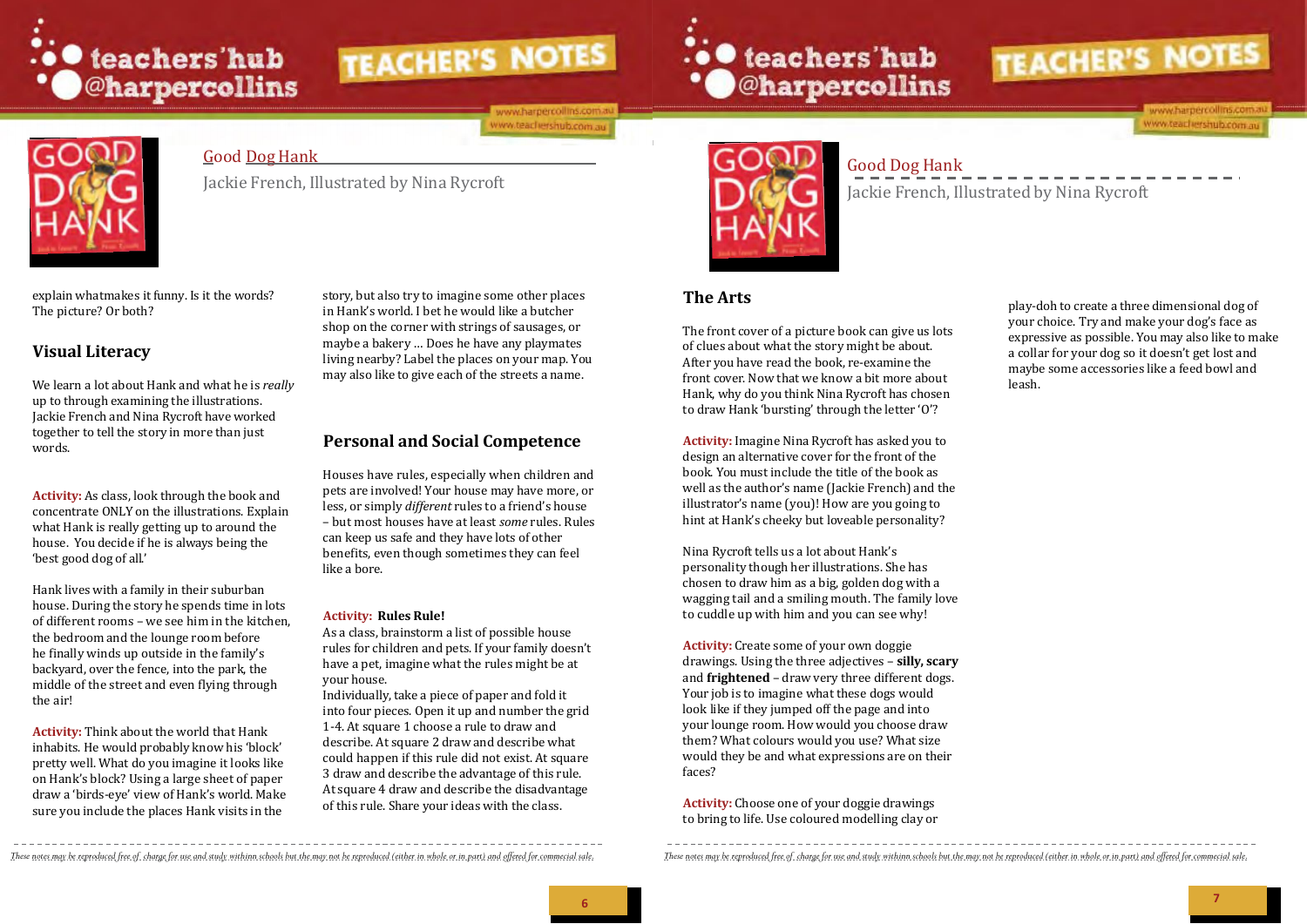





ww.harpercollins.com.a www.teachershub.com.au





www.harpercollins.com www.teachershub.com.au

The last page of the story shows Hank asleep in bed. How many times do you think he has fallen asleep there and does anybody mind? Why/Why not?

These notes may be reproduced free of charge for use and study withinn schools but the may not be reproduced (either in whole or in part) and offered for commecial sale. These notes may be reproduced free of charge for use

Page seven shows Hank chewing on a sock. It's pretty wet! Would you be happy to put those socks on like that? Or would you want them to have another wash?

Pages eight and ten show the family cat. How do you think the cat copes with living with Hank? Do you think the cat is afraid of Hank or just plain fed up? Maybe it loves him. How would you feel if you were the cat in Hank's house?

The dedication at the front of the book reads:  $\vert$  Page fourteen shows Hank 'flying' through the cars. Could this really happen?

There are lots of people on Page fifteen staring at Hank with that teddy bear. Choose a character on the page. What are they thinking at that very moment?

Look at page five. Do you think the little girl is used to having Hank around?

If you could think of one adjective to describe the way Hank feels on page one, what would it be?

*To Jack and Hank, with love always. Grandma.* Who do you think Grandma is?

Examine the front cover of the book. If Hank is the dog, then what kind of personality might he have? Does he look happy? What else?

### Questions for Reading and Discussion